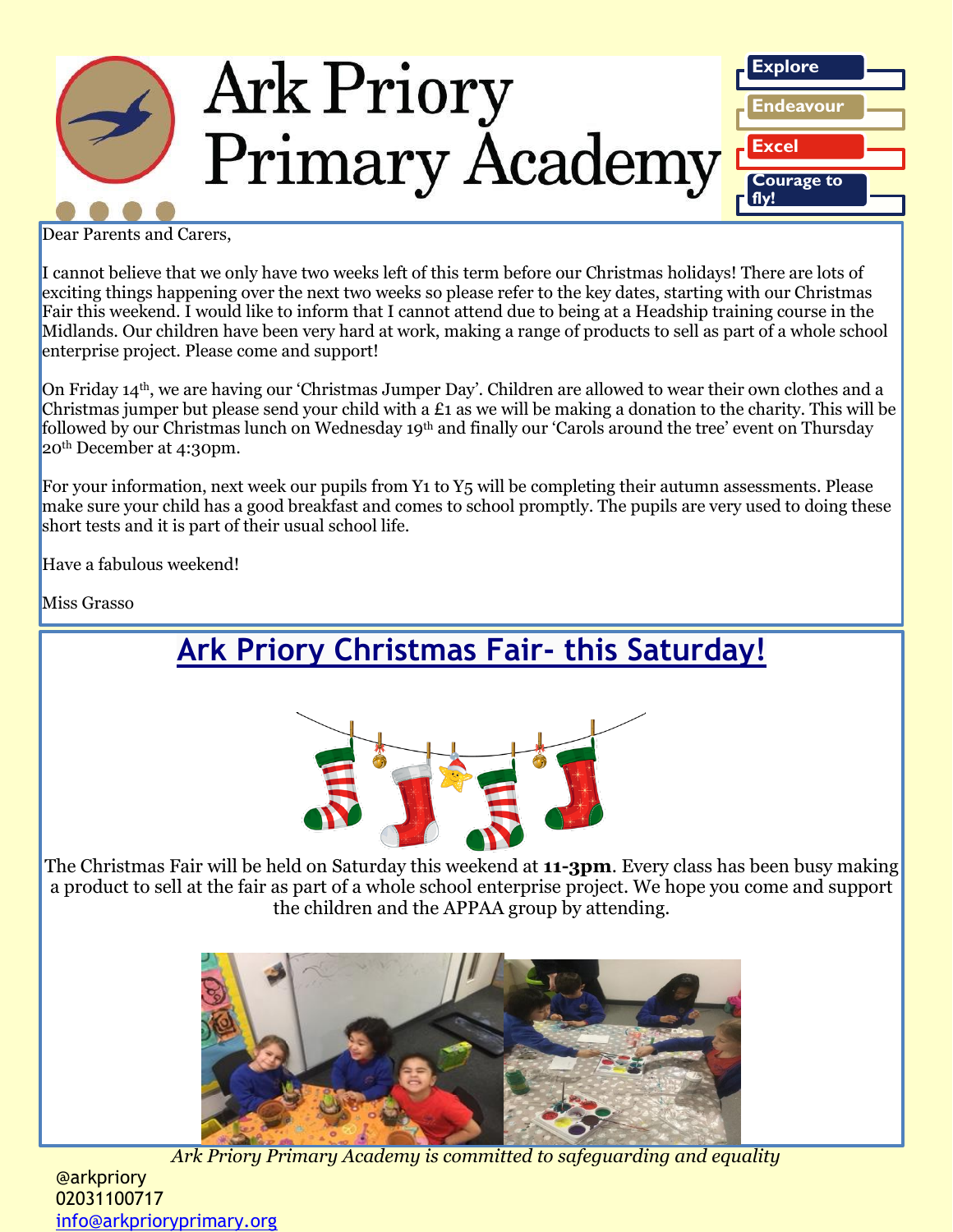

### **Happy Hanukkah!**

Next week (w/c 10th Dec) Reception are going to be learning all about Hanukkah. If we have any parents or close family members who celebrate Hanukkah that could come and share their experiences with the reception children please email:

s.charlton@arkprioryprimary.org

### **Prize**

A big shout out to **Jenny Griffiths** who entered a competition for Ark Priory to win £250 of free books and she won! Which is great news for our children. Please see the link for more information [https://shop.scholastic.co.uk/jame](https://shop.scholastic.co.uk/jamespattersongiveaway) [spattersongiveaway.](https://shop.scholastic.co.uk/jamespattersongiveaway) Once the books are in school we will put a photograph in the school newsletter.

# **Volunteers**

We are looking for more parent volunteers to come and work in our library from the times 12.15-13.30. If this is something you would be interested in doing, please come along to a meeting with our Deputy Head, Mrs Natasha Harper on **Thursday 6th December at 8.40am** where it will be discussed in more detail.

Any questions, please email: [n.harper@arkprioryprimary.org.](mailto:n.harper@arkprioryprimary.org)

## **Home School Prep:**

Please be reminded that the hand in date for this work is *Wednesday 12th December* for all classes. That morning all children will have the opportunity to present their work to their class and teachers will choose the best 3 pieces of work to be part of the **'Primary Showcase'** which will be in the school music room on *Monday 17th December* where we will invite all parents to come and look at the amazing work completed by our pupils. Thank you!



## **Key dates:**

- *Saturday 8th Dec: Christmas Fair*
- *Friday 14th Dec: Christmas Jumper Day*
- *Wednesday 19th Dec: School Christmas Lunch*
- *Nativity Plays: Reception: Monday 17th December at 9am and Tuesday 18<sup>t</sup> December at 2pm Nursery: PM N Mon 17th at 2.30pm and AM N Tues 18th at 10.30am*
- *Thursday 20th December: Carols Around the tree (4.30pm-5.30pm)*
- *School closes for Christmas on Friday 21st December at 3pm*
- *Tuesday 8th January 2019- Back to School for Spring term*

*Ark Priory Primary Academy is committed to safeguarding and equality* 

#### @arkpriory 02031100717 [info@arkprioryprimary.org](mailto:info@arkprioryprimary.org)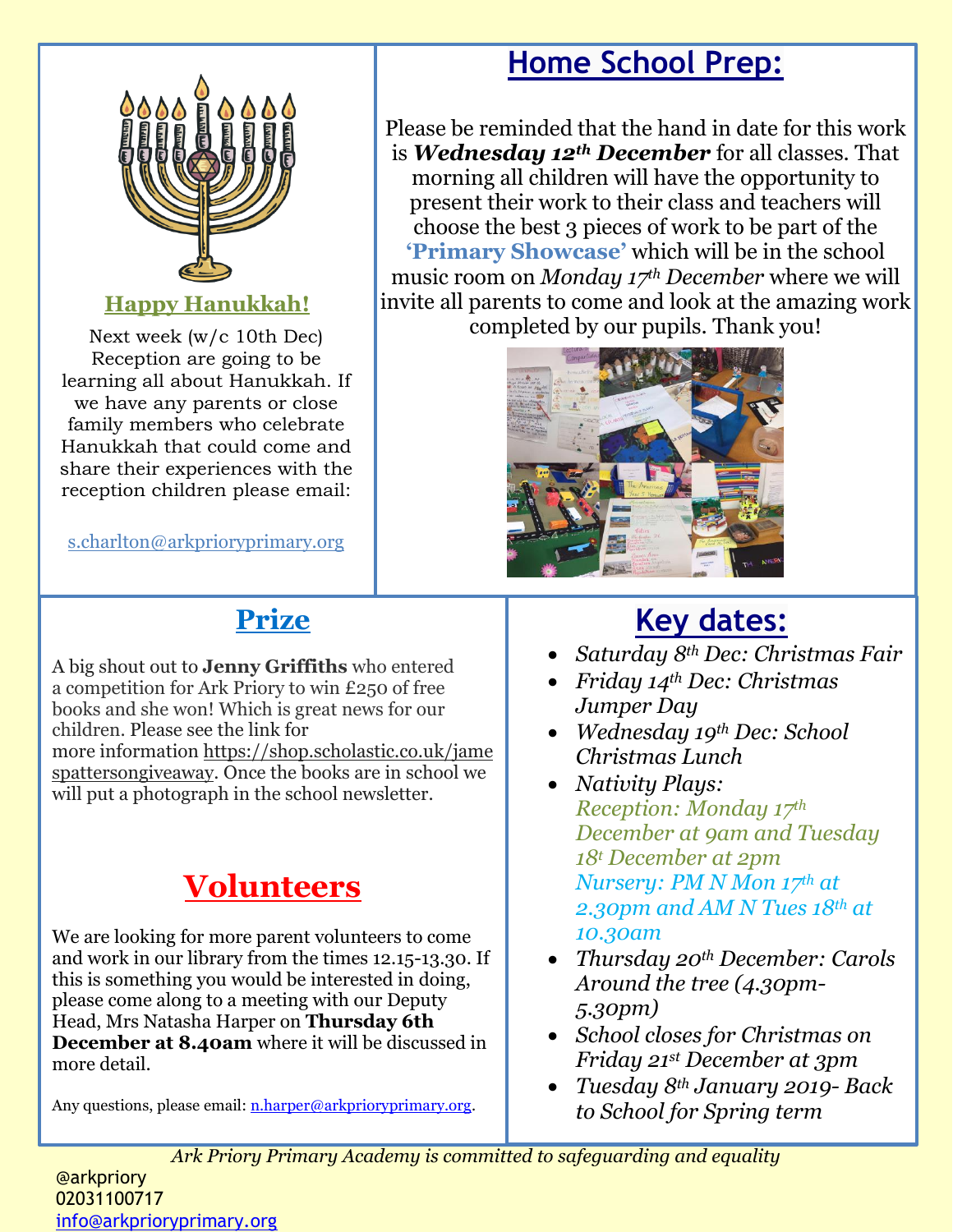# **Ark Priory Parent Corner**



#### **Ark Priory parents in festive family concert this Sunday**

Alex Drew (mum of Lucian and Rupert, years 5 and 3) and Bharat Parmar (dad of Uma, year 4) will be among the orchestra musicians in a festive family concert this Sunday afternoon in Chiswick, played by the West London Sinfonia.

Top of the bill is children's classic *Peter and the Wolf* by Sergei Prokofiev, with the story narrated by actor John Rowe (Jim Lloyd in *The Archers*). There will also be music for trumpet and plenty of seasonal delights. Children get to sit right by the orchestra for maximum musical effect!

#### **West London Sinfonia: Music for families at Christmas time**

Sunday 9 December, 3pm

St Michael and All Angels' Church, W4 1TT

Tickets £10 adults, £5 children

Buy on the door or online at [www.westlondonsinfonia.org.uk](http://www.westlondonsinfonia.org.uk/)

Tel 020 3475 4200